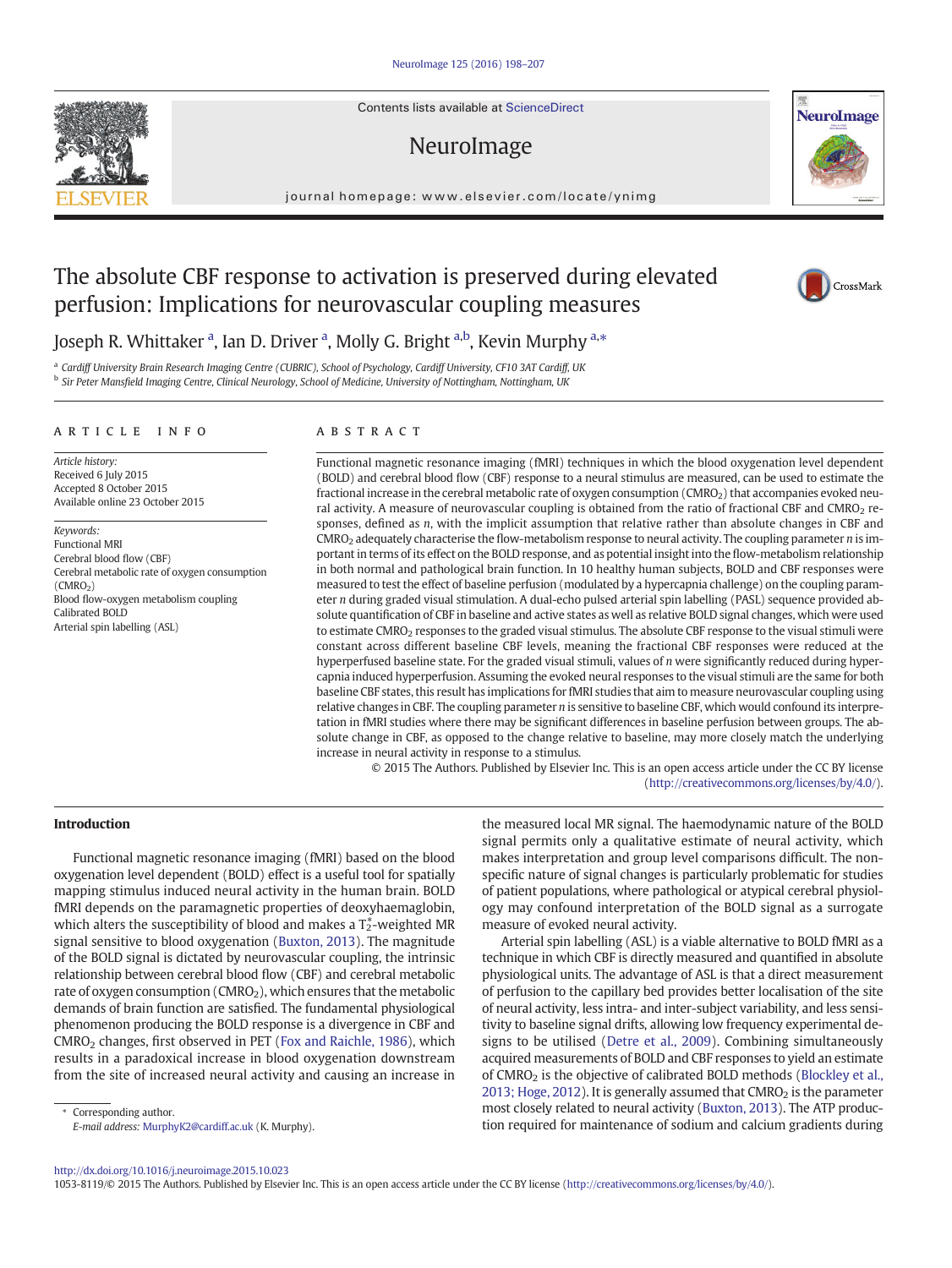<span id="page-1-0"></span>neural activity is the dominant source of energy expenditure in the human brain, and proceeds mostly by aerobic metabolism ([Attwell](#page-8-0) [and Laughlin, 2001\)](#page-8-0). Calibrated BOLD methods are therefore promising in that they provide a more direct measure of neural activity in the form of CMRO<sub>2</sub>, as well as characterising the degree of neurovascular coupling, thus delivering a more complete assessment of brain function.

The ratio of fractional CBF and  $CMRO<sub>2</sub>$  responses is defined in PET and MRI literature as n. The calibrated BOLD framework can be used to estimate the neurovascular coupling parameter  $n$ , with evidence from several studies suggesting that  $n$  may be modulated by a myriad of factors, such as age ([Schmithorst et al., 2015](#page-9-0)), brain region [\(Ances](#page-8-0) [et al., 2008; Chiarelli et al., 2007](#page-8-0)), attention [\(Moradi et al., 2012](#page-9-0)), adaptation [\(Moradi and Buxton, 2013](#page-9-0)), and stimulus intensity [\(Liang et al.,](#page-9-0) [2013; Lin et al., 2008; Vafaee and Gjedde, 2000\)](#page-9-0). These reports imply that  $n$  may confound interpretation of BOLD data if not accounted for, but may also be a potentially interesting facet of brain function in itself [\(Buxton et al., 2014](#page-8-0)). An incomplete understanding of neurovascular coupling mechanisms makes it unclear to what degree the variability in  $n$  that has been reported represents a fundamental feature of brain physiology.

Global baseline CBF is a potential confound for fMRI as it can be perturbed in certain patient populations, but also in healthy subjects by commonly used substances (e.g. caffeine or nicotine), or changes in endogenous chemical concentrations (e.g. adrenalin or oestrogen) (S. G. [Kim and Ogawa, 2012](#page-9-0)). Thus an effect of baseline CBF on the magnitude or dynamics of BOLD and CBF responses could lead to false inferences in studies using subject groups with significantly different baselines. There have been numerous studies examining this issue (Cohen et al., 2002; Corfi[eld et al., 2001; Kastrup et al., 1999; Liau](#page-8-0) [et al., 2008; Posse et al., 2001; Shimosegawa et al., 1995; Uludag et al.,](#page-8-0) [2004\)](#page-8-0), but no clear consensus has been reached on how baseline CBF impacts on steady state BOLD and CBF responses in the healthy human brain. Although CBF/CMRO<sub>2</sub> coupling as defined by *n* is a widely accepted metric in PET and MRI literature, the impact of possible baseline effects on n remains relatively unaddressed.

In the work presented here we use a graded visual stimulus to characterise the variability of n, both within and between different levels of baseline perfusion, which we perturb using a hypercapnia challenge. Carbon dioxide  $(CO<sub>2</sub>)$ , a potent vasodilator routinely used to robustly modulate CBF, is used in this study to create a state of global hyperperfusion in healthy human subjects. One of the advantages of using ASL is the ability to quantify CBF in active and baseline states, which allows us to fully characterise the brain's hyperaemic response to a stimulus in absolute terms. In measuring the CBF response to the same stimulus at different baseline levels, we can then determine whether relative or absolute CBF best reflects the underlying evoked neural activity. If fractional CBF changes are dependent on baseline then this affects the coupling parameter  $n$ , and raises the question; how informative is  $n$  as a measure of neurovascular coupling?

# Methods

#### Theory

In this section we review the calibrated BOLD framework. Table 1 defines the variables referred to throughout.

Stimulus evoked fractional changes in CMRO<sub>2</sub> (%ΔCMRO<sub>2</sub>) can be estimated within the calibrated BOLD framework, based on the model introduced by [Davis et al. \(1998\),](#page-8-0) which relates  $CMRO<sub>2</sub>$  and CBF in active and baseline states to %ΔBOLD. The model for the extravascular BOLD signal change following neuronal activation is given as:

$$
\frac{\Delta S}{S_0} = M \left[ 1 - \left( 1 + \frac{\Delta CBF}{CBF_0} \right)^{\alpha - \beta} \left( 1 + \frac{\Delta CMRO_2}{CMRO_{2|0}} \right)^{\beta} \right].
$$
\n(1)

#### Table 1

List of variables used and corresponding units.

| Variable            | Description                                                                     | Units                                           |
|---------------------|---------------------------------------------------------------------------------|-------------------------------------------------|
| $S_0$               | Baseline BOLD signal                                                            | Arbitrary units                                 |
| $\Delta S$          | Change in BOLD signal from baseline $S_0$                                       | Arbitrary units                                 |
| %ABOLD              | Fractional change in BOLD signal $(\frac{\Delta S}{C})$                         | Fraction (%)                                    |
| $CBF_0$             | <b>Baseline CBF</b>                                                             | mL 100 $g^{-1}$ min <sup>-1</sup>               |
| $\triangle$ CBF     | Change in CBF from baseline                                                     | mL 100 $g^{-1}$ min <sup>-1</sup>               |
| %∆CBF               | Fractional change in CBF $(\frac{\Delta CBF}{CBE_0})$                           | Fraction (%)                                    |
| CMRO <sub>210</sub> | Baseline CMRO <sub>2</sub>                                                      | $\mu$ mol 100 g <sup>-1</sup> min <sup>-1</sup> |
| $\triangle CMRO2$   | Change in $CMRO2$ from baseline                                                 | umol 100 g <sup>-1</sup> min <sup>-1</sup>      |
| %∆CMRO <sub>2</sub> | Fractional change in CMRO <sub>2</sub> ( $\frac{\triangle CMRO_2}{CMRO_{2s}}$ ) | Fraction (%)                                    |

M is a scaling parameter that represents the maximum possible BOLD signal change that would be achieved by complete elimination of all deoxyhaemaglobin. It comprises a number of factors determined by the baseline physiological state, as well the dependence of  $\Delta R^*_{2}$  on echo time, and thus is specific to a subject and region during a particular scanning session. In the original derivation, the parameter  $\alpha$  models the relationship between cerebral blood volume (CBV) and CBF based on animal studies [\(Grubb et al., 1974](#page-8-0)), and is given a value of 0.38. The parameter β is the power law relationship between deoxyhaemoglobin and  $\Delta R^*_{2}$ , which is dependent on the diameter of blood vessels, and was originally determined to be 1.5 for a field strength of 1.5 T based on Monte Carlo simulations ([Davis et al., 1998](#page-8-0)). Recent simulations using a multi-compartment model for the BOLD signal, found that optimised values for  $\alpha$  and  $\beta$  of 0.14 and 0.9 respectively for 3 T improved the accuracy of the Davis model in predicting steady-state BOLD signal changes ([Griffeth and Buxton, 2011](#page-8-0)). These new values of  $\alpha = 0.14$  and  $\beta = 0.9$  were adopted for this study.

With simultaneous measurements of %ΔBOLD and %ΔCBF there are still two unknowns in the Davis model,  $\% \triangle CMRO_2$  and M. The traditional approach to calibrate the BOLD signal is to perform a separate hypercapnia experiment, whereby  $CO<sub>2</sub>$  causes global vasodilation that results in BOLD and CBF signal changes (%ΔBOLD<sub>HC</sub> and %ΔCBF<sub>HC</sub>) without a change in CMRO<sub>2</sub>. By assuming that hypercapnia is iso-metabolic (i.e % $\triangle CMRO_2 = 0$ ), the CMRO<sub>2</sub> term is equal to 1, and therefore M can be calculated. Subsequent %ΔBOLD and %ΔCBF for a neuronal stimulus can be calibrated using the hypercapnia derived M to obtain %ΔCMRO<sub>2</sub>.

# Subjects

Ten healthy adults (7 males, mean age 30.1 (range 25–37)) participated in this study, which consisted of one scanning session of two functional runs. One subject completed only one run due to scanner technical problems, and one subject completed the second run in a separate session approximately 3 h after the first session. All participants gave written, informed consent. The study was approved by the School of Psychology, Cardiff University Ethics Committee.

# Paradigm

The full experimental paradigm, which consisted of a visual activation task and hypercapnia challenge, is illustrated in [Fig. 1.](#page-2-0) Two 24 minute functional runs each consisted of a block design visual stimulus, and a block design hypercapnia challenge. The visual stimuli were projected onto a screen inside the scanner bore, which was viewed by subjects via a mirror attached to the head coil. The stimulus was a radial checkerboard reversing at 8 Hz that was presented for 30 s at four different isoluminant contrast levels, 1%, 5%, 10%, and 100%. These levels were chosen to maximise the dynamic range of the BOLD response, which is known to be a nonlinear function of contrast best fit by a power law relationship ([Olman et al., 2004\)](#page-9-0). During 30 second rest periods a blue fixation cross was presented at the centre of an isoluminant grey background.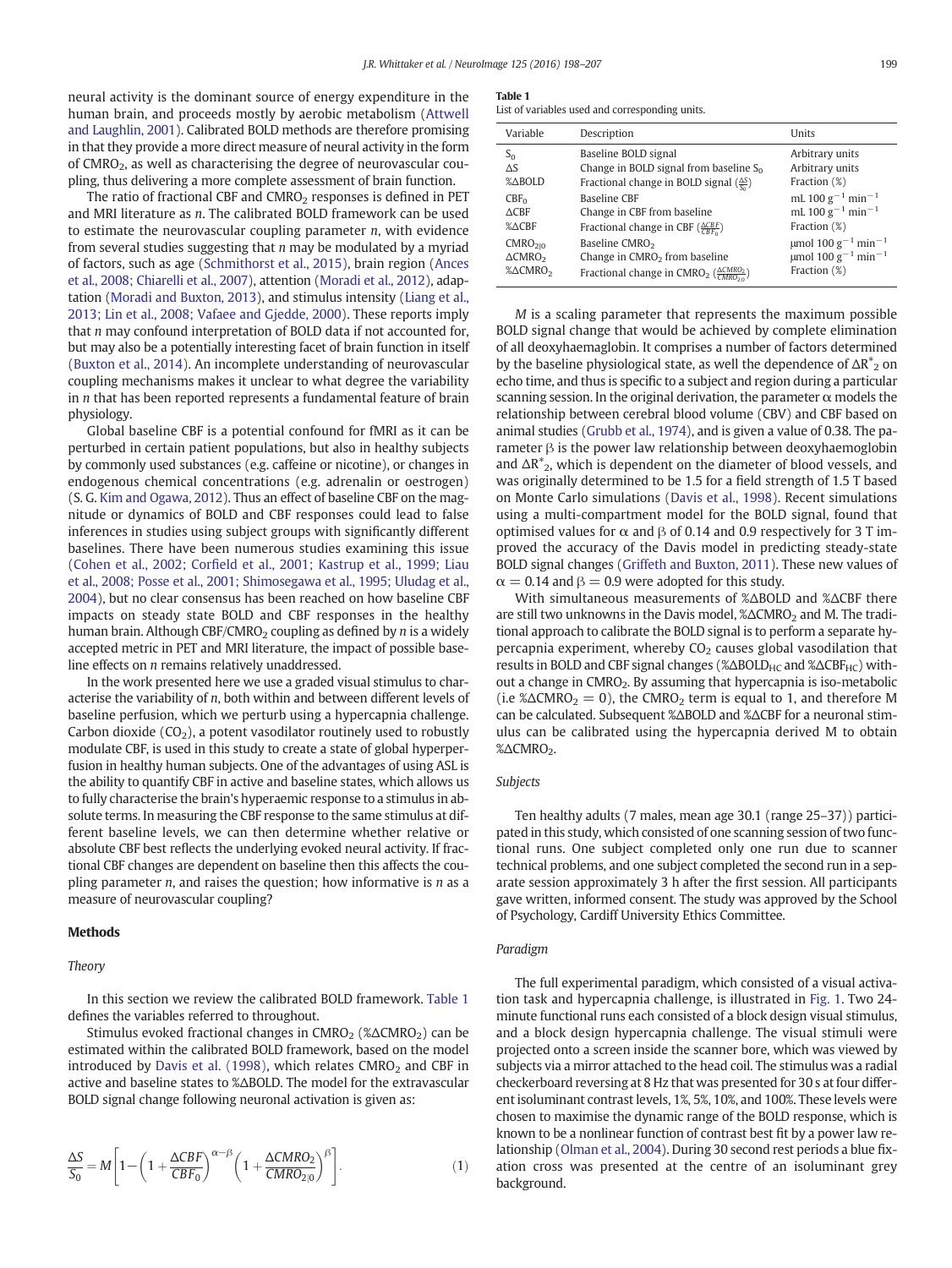<span id="page-2-0"></span>

Fig. 1. Schematic of experimental design of the two functional runs. Block design of hypercapnia stimulus for each run (black) along with group average  $P_{ET}CO_2$  values (green), and block design of graded visual stimulus (blue). Dashed grey lines delineate different baseline periods, and light grey shaded area indicates minute long transition periods between baseline states. Blue trace represents example contrast levels, which were presented in a pseudorandom order for 30 second periods, with each contrast being presented for each baseline block.

The 24-minute functional run was split into 6 periods, each lasting 4 min. During each period, visual stimuli (V) and rest periods (R) were presented in the following order  $R-V_1-R-V_2-V_3-R-V_4-R$ , each lasting 30 s. Each  $V_i$  represents one of the 4 contrasts (1%, 5%, 10% and 100%), which were presented in a pseudorandom order across the 4 minute periods. At the same time, three blocks of normocapnia (NC) were interleaved with three blocks of hypercapnia (HC). The switches between NC and HC occurred directly after the last visual contrast stimulus (see  $V_4$  above) was presented in each period (therefore, switches occurred at 3.5, 7,5, 11.5, 15.5 and 19.5 min). In this way, there was a 1 minute period between the last visual stimulus at NC and first visual stimulus at HC (and vice versa). The minute long transition period (i.e. the last 30 s rest of one period and the first 30 s rest of the next period) was discarded during response calculations so that only steady-state gas levels were considered. Thus, across the entire 24-minute functional run, each contrast was presented six times, 3 during NC and 3 during HC. The pattern of NC and HC periods was reversed between runs for each subject, and balanced across subjects such that half of them began the first functional run with a block of HC.

### Respiratory challenge

A tight fitting mask was used to manually deliver gas through a system of flow metres. Manual control of flow of medical air and  $5\%$  CO<sub>2</sub> was directed through separate humidifiers and allowed to mix in a length of tubing before reaching the mask. A sampling line connected to the facemask was used to monitor end-tidal  $CO<sub>2</sub>$  concentrations.

A minimum gas flow rate of 30 L/min was maintained at all times. For NC periods, only medical air was delivered. During HC periods the flow of  $5\%$  CO<sub>2</sub> was manually increased, with a corresponding decrease in flow of medical air to maintain 30 L/min total flow rate. The flow of  $CO<sub>2</sub>$  was increased with the aim of raising subjects' partial pressure of end-tidal CO2 ( $P_{ET}CO_2$ ) by +6 mm Hg from a predetermined baseline level. Subject  $P_{ET}CO_2$  was constantly monitored during HC periods, and small adjustments to flow rates were made as necessary to try to achieve a well-defined hypercapnia block design.

#### Imaging protocol

Functional runs were acquired on a 3 T GE HDx scanner using an eight-channel receiver head coil. A pulsed arterial spin labelling (PASL) sequence (PICORE QUIPSS II) [\(Wong et al., 1998\)](#page-9-0) (TI<sub>1</sub>/TI<sub>2</sub> = 700/1500 ms, 20 cm tag width, 1 cm gap between tag and most proximal slice) with a dual-echo, gradient-echo spiral readout  $(TR/TE_1/$  $TE_2 = 2200/3/29$  ms,  $64 \times 64 \times 8$  matrix (3  $\times$  3  $\times$  7 mm<sup>3</sup>, 1 mm interslice gap), 655 volumes) was used to acquire both quantitative perfusion measurements and BOLD weighted images. For perfusion quantification a single echo equilibrium magnetization scan was acquired, with the same parameters as the functional run, minus the ASL preparation. Additionally, a minimum contrast scan (TE/TR  $= 11/2000$  ms) was acquired to correct for field inhomogeneity.

The use of a global vasodilatory stimulus could theoretically lead to a systematic bias in quantification of CBF. As accurate quantification is paramount in this study, ASL parameters were carefully chosen to limit this possibility. The hypercapnia stimulus causes global vasodilation in the brain, and so decreases the time it takes (after the inversion pulse) for tagged blood to arrive at the imaging plane (δt). The QUIPSS II saturation pulse creates a bolus of known temporal width so that estimates of CBF are insensitive to  $\delta t$ , provided that  $TI_1 <$  natural temporal width of the bolus, and  $TI_2 > \delta t + TI_1$  [\(Wong et al., 1998](#page-9-0)).

A large tag width of 20 cm was chosen to ensure that the first condition was met for physiologically plausible range of blood velocities, even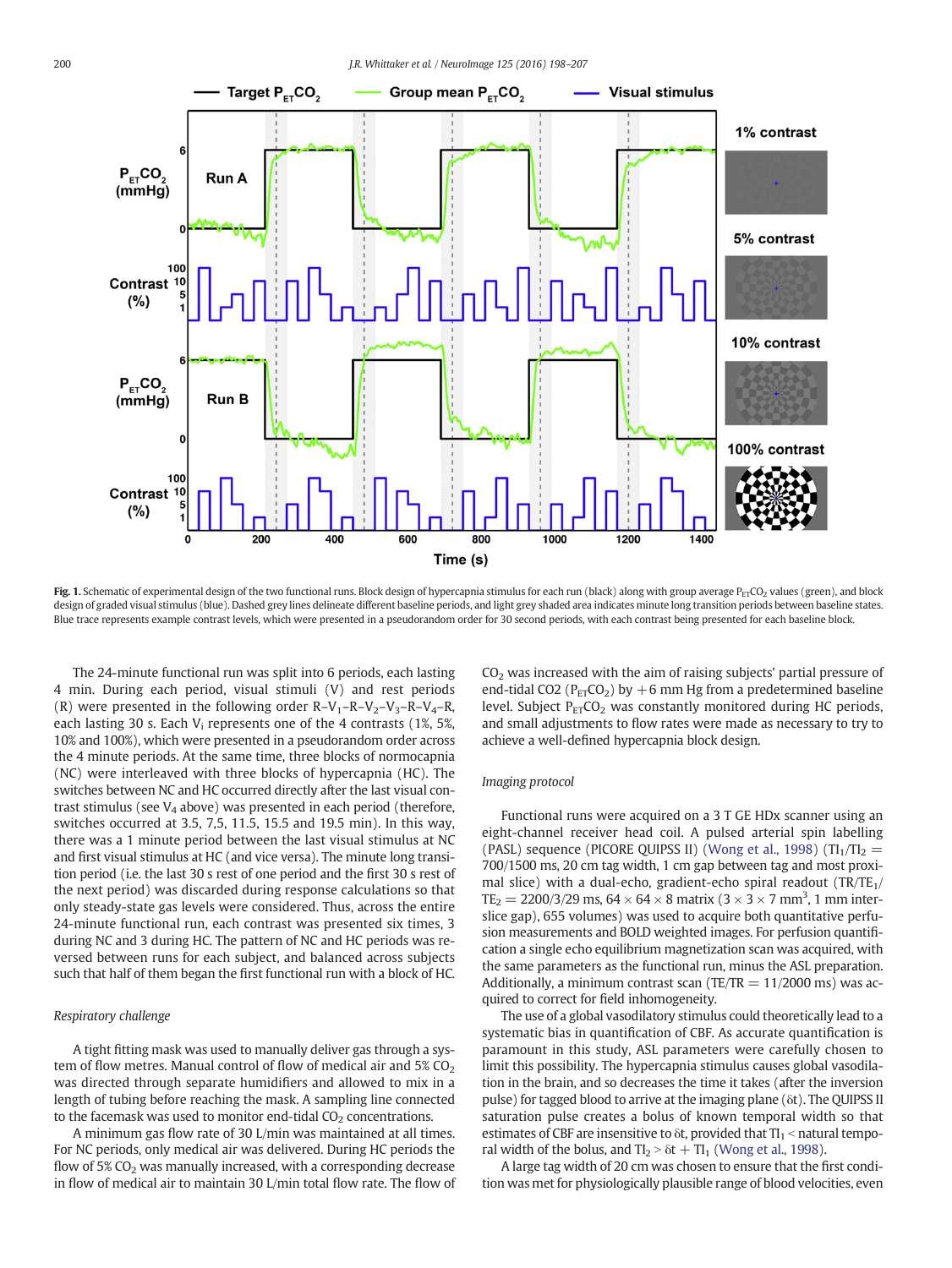during hypercapnia. A relatively long  $T_2$  of 1500 ms for the most proximal slice ensures that all of the tagged blood is delivered during normocapnia (when blood velocity is expected to be lower), so that no bias is introduced.

### Analysis

All data were analysed in AFNI [\(Cox, 1996\)](#page-8-0). The first four images (8.8 s) of the functional scans were excluded to allow the MRI signal to reach a steady state. Images from both echoes were registered to the first images of the first functional run to correct for motion. A scaling factor (κ) that rendered the difference image in quantitative units of perfusion (mL 100  $g^{-1}$  min $^{-1}$ ) was applied to the raw un-subtracted data from both echoes, and is defined as  $\kappa = M_{0B}(TI_1)e^{-T I_2/T_{1B}}e^{-T E_1/T_{2B}^*}$ [\(Liau et al., 2008\)](#page-9-0).  $M_{OB}$  is the equilibrium magnetisation of blood (estimated from  $M_0$  of CSF), TI<sub>1</sub> is the bolus width of the tag,  $T_{1B}$  is the longitudinal relaxation time of blood (assumed 1700 ms),  $T^*_{2B}$  is the transverse relaxation time of blood (assumed 436 ms), and  $TE<sub>1</sub>$  is the time of first echo. T $I_2$  is the inversion time, which was adjusted on a slice-by-slice basis to account for increased  $T_1$  relaxation at more distal slices acquired at a later time.

For each echo and each run, a statistical analysis of the un-subtracted data was performed using a general linear model (GLM) approach [\(Mumford et al., 2006](#page-9-0)). For each of the 4 contrast levels, the block design was convolved with a HRF to create a visual stimulus regressor, with equal and unit amplitude for all contrasts, i.e. stimulus regressors encoded the size of each contrast response relative to baseline. Contrasts were considered separately for NC and HC, so there were two sets of regressors for each contrast level (8 visual regressors in total). For each functional run,  $P_{ET}CO_2$  values were convolved with a HRF to make a regressor that modelled the response to the hypercapnia challenge. A vector of alternating −1 s and 1 s was used to model the ASL tag/control modulation, and was multiplied by the other regressors to model changes in the ASL difference signal. Thus, BOLD and perfusion NC baselines, and responses to the visual stimulus and hypercapnia challenge are explicitly modelled. Also included were terms to model signal drifts (up to 3rd order Legendre polynomials), physiological noise (RETROICOR) [\(Glover et al., 2000; Restom et al., 2006](#page-8-0)), autocorrelation and Gaussian noise.

#### ROI definition

To avoid a possible bias introduced by large draining veins, a region of interest (ROI) was defined using CBF activations alone (i.e. first echo data) [\(Leontiev et al., 2007\)](#page-9-0). For each subject, ROIs were selected within an occipital lobe mask and were limited to grey matter voxels by choosing only those with significant tag/control modulation ( $p < 0.001$ , uncorrected), and a significant  $CO<sub>2</sub>$  response ( $p < 0.001$ , uncorrected) in the first echo data. The ASL signal generally has poorer SNR in white matter, due to increased transit times and the fact that it is intrinsically less vascularised than grey matter [\(van Gelderen et al., 2008](#page-9-0)). This combined with the significantly higher  $CO<sub>2</sub>$  reactivity in grey matter [\(Thomas et al., 2014\)](#page-9-0), heavily weights our mask threshold criteria to grey matter voxels.

A t-contrast to test the linear combination of visual regressor model parameters was used to identify voxels that respond to all visual contrasts (i.e. a linear summation of all visual regression coefficients for both baseline conditions), using a threshold of  $p = 0.05$  and a minimum cluster size determined by AFNI's 3dClustSim function to control for multiple comparisons. A limitation is the need to average data over an ROI, most likely including multiple cell types that may be more or less sensitive to different luminance contrast levels. Thus, as the responses from all visual contrasts are treated equally in the t-contrast, the ROI is as unbiased to an individual contrast response as possible.

# Calculation of BOLD and CBF responses

The modelled physiological noise and BOLD effect were regressed out of the first echo (e1) data, and then surround subtraction was performed (SS) to create a quantitative CBF dataset ( $SS_{e1}$ ). The mean  $SS_{e1}$ signal within the ROI mask was then calculated. The modelled physiological noise and CBF effect were regressed out of the first and second echo (e1, e2) data, and then surround addition (SA) was performed to create two BOLD weighted datasets (SA<sub>e1</sub>, SA<sub>e2</sub>). Interpretation of BOLD signal changes is confounded by low frequency noise, which is particularly problematic for these data, as we are trying to estimate the signal change from a varying baseline that is modulated by slow changes in inspired  $CO<sub>2</sub>$ . To minimise this source of error we used the ROI mean of the first and second echo surround averaged data (SA<sub>e1</sub>, SA<sub>e2</sub>) to calculate  $R^*_{2}$  with the equation  $R^*_{2}(t) = \ln(SA_{e1}(t)/SA_{e2}(t))$ ΔTE, where ΔTE is the difference between the first and second echoes.

Estimates of  $R^*_{2}$  and CBF signal changes to each of the four visual stimuli were obtained using a general linear model (GLM) of the mean CBF and  $R^*$ <sub>2</sub> time series respectively, with regressors made from the same visual contrast timings convolved with a HRF that were used for the voxel wide GLM. Modelling CBF and  $R^*_{2}$  (or BOLD) signals as linear summations of different terms is ideal, as it can include different baseline levels, as illustrated in [Fig. 2.](#page-4-0) The model included constant terms for the NC and HC baselines and the 1-minute transition periods were censored to ensure baseline estimations consisted only of steady states. The CBF model coefficients were in physiological units of mL 100  $g^{-1}$  min<sup>-1</sup> due to the scaling factor ( $\kappa$ ) applied during pre-processing, and represented absolute CBF changes to stimulation (ΔCBF). Division of these absolute changes by their respective baselines yielded fractional CBF changes (%ΔCBF). The R<sup>\*</sup><sub>2</sub> model coefficients were in units of change in  $R^*$ <sub>2</sub> from baseline  $(\Delta R^*_{2})$ , and fractional BOLD changes (% $\Delta$ BOLD) were estimated using the equation % $\triangle BOLD = e^{-TE_2\triangle R_2^*} - 1$ , where TE<sub>2</sub> is the time of the second echo.

# Estimation of CBF/CMRO<sub>2</sub> coupling

ASL data typically suffer from poor SNR, which is problematic for use with the Davis model where error propagation is an issue. Therefore, estimations of visual stimulus evoked %ΔCMRO<sub>2</sub> during the NC period were acquired in two ways, outlined below.

#### Full calibration approach

The traditional way uses  $\% \Delta BOLD_{HC}$  and  $\% \Delta CBF_{HC}$  to the HC challenge to calculate individual subject M values with the Davis model, which are then substituted back into the model to estimate %ΔCMRO<sub>2</sub>. In the same way that BOLD and CBF responses to the visual stimuli were calculated (see above), hypercapnia induced signal changes, that are independent of task induced responses, can be estimated from the GLM (see [Fig. 2\)](#page-4-0).We refer to this as the full calibration approach. Individual subject M values were estimated for each separate functional run, and then averaged for subsequent calculations as they are expected to be approximately equal for each run. Estimation of visual stimulus %ΔCMRO2 for each contrast level was performed separately for each run, using the run averaged values of M.

#### Ratio method

One of the primary aims of this study was to investigate whether changes in n occur with changes in stimulus intensity, and whether that is dependent on CBF<sub>0</sub>. As %ΔBOLD and %Δ CBF for each contrast level are from the same baseline level, M remains constant within NC and HC conditions respectively. Thus when we compare response between different contrast levels within condition, the M terms cancels, and so without estimating it we can infer changes in  $n$ . This was the approach used by Liang and colleagues [\(Liang et al., 2013](#page-9-0)). We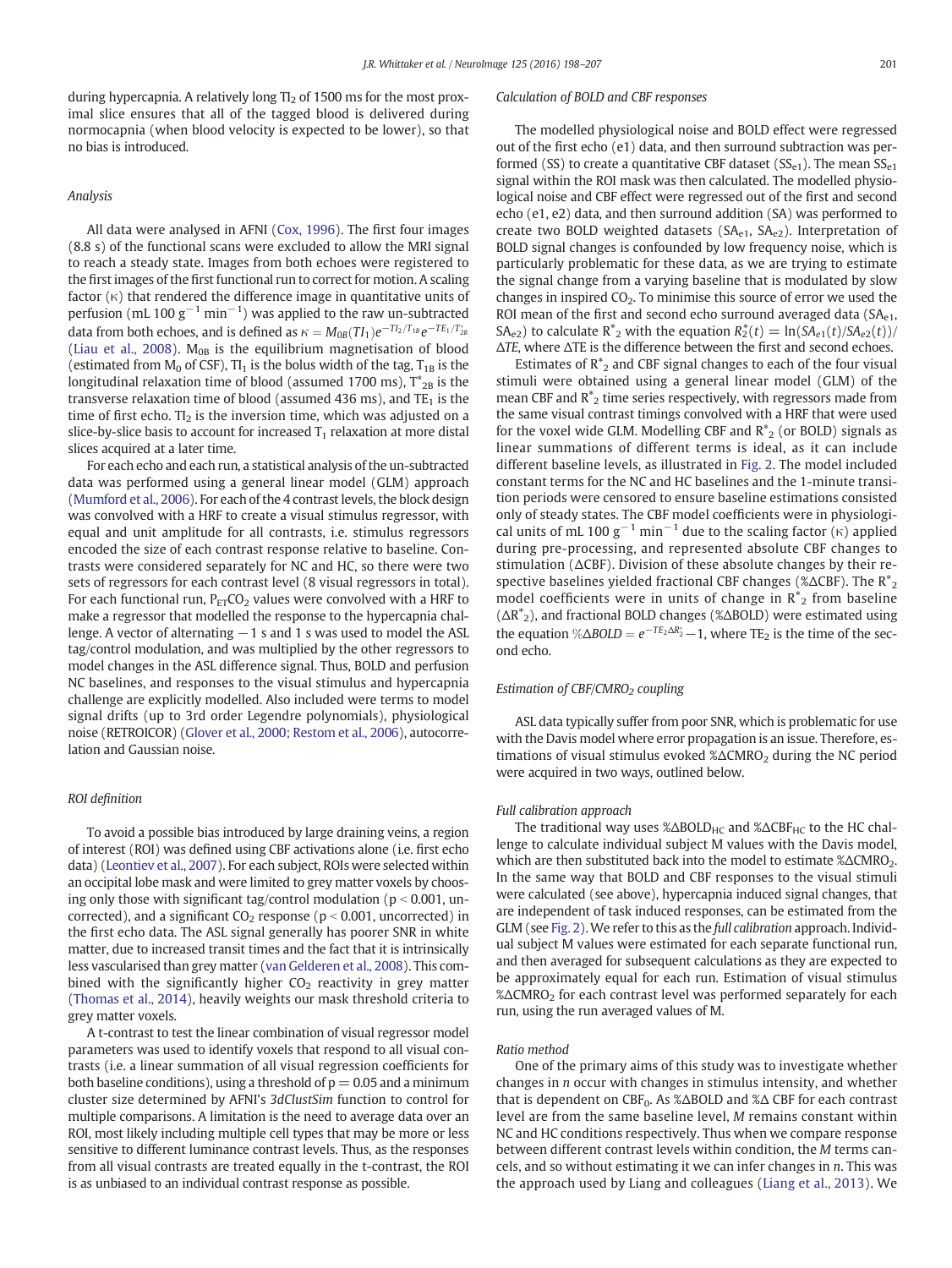<span id="page-4-0"></span>

Fig. 2. Schematic showing how fractional signal changes can be calculated from two different baselines (NC and HC) within a GLM framework. Different regression coefficients represent different baselines, and signal changes from respective baselines. The effect of hypercapnia can also be considered separately from the visual effects allowing M be calculated. This same model applies for average CBF, BOLD or R2<sup>\*</sup> signals. N.B. This is for illustration only and does not reflect real data or the design of the experiment.

refer to this as the ratio method. In this approach, %ΔCMRO<sub>2</sub> for a given contrast level is calculated from the %ΔCMRO<sub>2</sub> in a reference contrast (100%), and requires an assumed value of n for the 100% contrast.

# **Results**

# BOLD and CBF activations

Estimating visual stimulus  $\% \Delta CMRO<sub>2</sub>$  for each contrast level in the HC condition is complicated by the fact that M is different from the NC conditions due to altered  $CBF_0$ , and consequently venous cerebral blood volume  $(CBV_v)$  and deoxyhaemaglobin concentration [dHb]. For this reason neither the full calibration nor the ratio method were used to estimate  $\triangle \triangle CMRO_2$  in the HC condition. Instead, we assume that the absolute change in  $CMRO<sub>2</sub>$  ( $\triangle CMRO<sub>2</sub>$ ) to the individual visual contrasts is equal during the NC and HC conditions, and thus %ΔCMRO2 are also equal if the assumption of iso-metabolism during hypercapnia holds.

All subjects exhibited robust focal activation due to the visual stimulus and global signal changes in response to the HC challenge. The mean ( $\pm$ SD) hypercapnic change in  $P_{ET}CO_2$  across all subjects and functional runs was  $6.62 \pm 0.85$  mm Hg, which increased the ROI CBF from a mean ( $\pm$  SD) of 52.1  $\pm$  8.60 to 78.5  $\pm$ 9.00 mL 100  $g^{-1}$  min<sup>-1</sup>, and resulted in a mean ( $\pm$  SD) ROI BOLD signal change of  $1.96 \pm 0.71$ %.

Measured visual stimulus %ΔBOLD, %ΔCBF, and ΔCBF are given in Table 2, and shown in [Fig. 3](#page-5-0). One-way repeated measure ANOVA models with baseline condition and contrast as factors were

#### Table 2

Measured group average responses  $(\pm SD)$  for each contrast level.

| BOLD and CBF responses |                              |               |                       |               |                             |               |  |  |  |
|------------------------|------------------------------|---------------|-----------------------|---------------|-----------------------------|---------------|--|--|--|
| Contrast $(\%)$        | $\%$ $\triangle$ BOLD $(\%)$ |               | $% \triangle CBF$ (%) |               | $\Delta CBF$ (mL/100 g min) |               |  |  |  |
|                        | <b>NC</b>                    | HC            | NC                    | HC            | NC                          | HC            |  |  |  |
|                        | $0.26 + 0.26$                | $0.28 + 0.17$ | $11.5 + 5.28$         | $6.52 + 3.19$ | $6.00 + 3.07$               | $5.00 + 2.30$ |  |  |  |
|                        | $0.55 + 0.28$                | $0.67 + 0.15$ | $19.6 + 5.40$         | $12.5 + 4.56$ | $10.3 + 3.55$               | $9.74 + 3.93$ |  |  |  |
| 10                     | $0.74 + 0.20$                | $0.73 + 0.13$ | $25.6 + 7.27$         | $15.4 + 5.55$ | $13.0 + 3.48$               | $11.7 + 4.09$ |  |  |  |
| 100                    | $1.09 + 0.28$                | $1.11 + 0.21$ | $38.2 + 7.13$         | $26.1 + 8.96$ | $19.7 + 5.00$               | $20.1 + 6.41$ |  |  |  |

| %CMRO <sub>2</sub> responses and CBF/CRMO <sub>2</sub> coupling $(n)$ |                                     |                |                           |               |                       |  |  |  |  |
|-----------------------------------------------------------------------|-------------------------------------|----------------|---------------------------|---------------|-----------------------|--|--|--|--|
| Contrast $(\%)$                                                       | $% \triangle CMRO$ <sub>2</sub> (%) |                | <i>n</i> full calibration |               | <i>n</i> ratio method |  |  |  |  |
|                                                                       | <b>NC</b>                           | N <sub>C</sub> | HC                        | NC            | HC                    |  |  |  |  |
|                                                                       | $6.90 + 4.62$                       | $1.54 + 0.79$  | $0.87 + 0.52$             | $1.96 + 1.31$ | $1.09 + 0.68$         |  |  |  |  |
|                                                                       | $7.04 + 4.81$                       | $3.36 + 2.13$  | $2.12 + 1.36$             | $3.16 + 1.64$ | $2.21 + 1.49$         |  |  |  |  |
| 10                                                                    | $8.37 + 5.69$                       | $3.63 + 1.94$  | $2.16 + 1.41$             | $3.48 + 1.45$ | $2.13 + 1.04$         |  |  |  |  |
| 100                                                                   | $9.36 + 3.72$                       | $4.03 + 1.29$  | $2.56 + 0.77$             | 4.1 (assumed) | $2.89 + 1.16$         |  |  |  |  |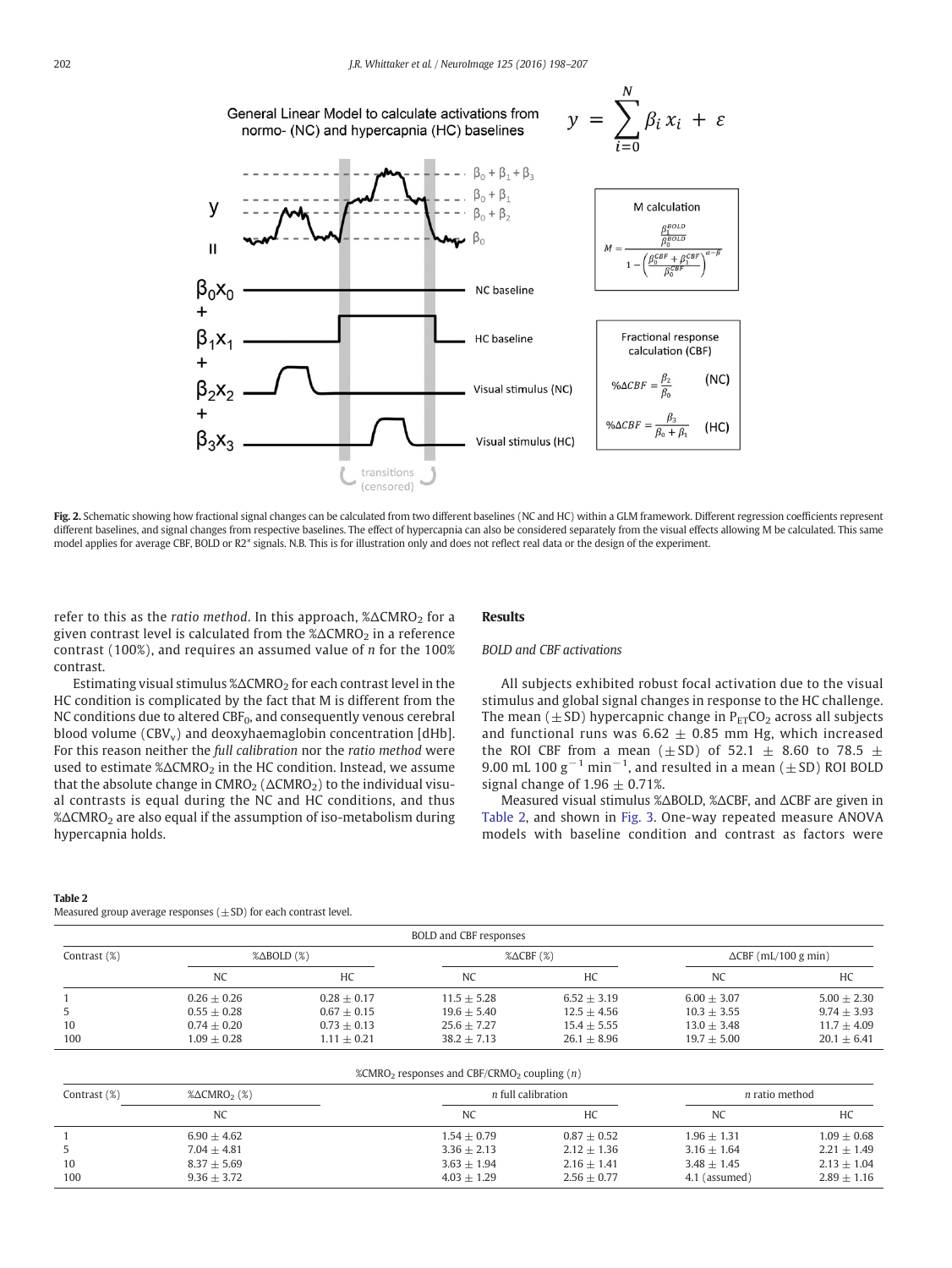<span id="page-5-0"></span>

Fig. 3.Group mean responses with standard error of the mean (SEM) error bars. A) Mean %ΔBOLD (±SEM) for each contrast level. B) Mean %ΔCBF (±SEM) for each contrast level. C) Mean  $\triangle$ CBF (  $+$  SEM) for each contrast level.

constructed to look at their main effects on response magnitudes, as well as their interaction effect. In the presence of a main effect of contrast, a significant interaction effect between contrast and baseline would indicate a difference in the graded response to contrast across the different baseline levels. As expected %ΔBOLD, %ΔCBF, and ΔCBF all showed a graded response to contrast ( $p < 0.001$ ), but baseline condition only had an effect on %ΔCBF, which had significantly smaller values in the HC condition ( $p < 0.001$ ). There were no significant interaction effects, meaning %ΔBOLD, %ΔCBF, and ΔCBF all showed the same graded response to the different contrast levels in both baseline conditions, although offset by a set amount in the HC condition for %ΔCBF. Although small, %ΔBOLD for the 1% contrast were significantly different from zero ( $p < 0.05$ ), with only two subjects showing negative responses.

Estimates of %ΔCMRO<sub>2</sub> and n

The group average M value was 7.3  $\pm$  1.4% (mean  $\pm$  SD), which is in good agreement with the literature for the field strength and echo time [\(Hare and Bulte, 2015](#page-8-0)), and CBF derived ROI ([Leontiev et al., 2007](#page-9-0)). Estimates of %ΔCMRO<sub>2</sub> using the full calibration method were averaged across the two runs for subsequent analysis, and are listed in [Table 2](#page-4-0) along with coupling  $(n)$  estimates derived from the full calibration and ratio methods, and are shown in Fig. 4.

As *n* is a ratio it is prone to extreme outliers. This is a consequence of exacerbation of errors with small (close to zero) %ΔCMRO<sub>2</sub> leading to implausibly large coupling values. With  $n$  values derived from  $full$ calibration  $\% \triangle CMRO_2$  estimates, we used a conservative threshold of 5 median absolute deviations ([Leys et al., 2013](#page-9-0)) from the median to



Fig. 4. A) Mean full calibration %ΔCMRO<sub>2</sub> estimates (±SEM) vs. measured %ΔCBF in NC condition. Dotted grey lines show iso-n trajectories in CBF/CMRO2 coupling space. B) NC and HC full calibration and ratio method n values for different contrast levels.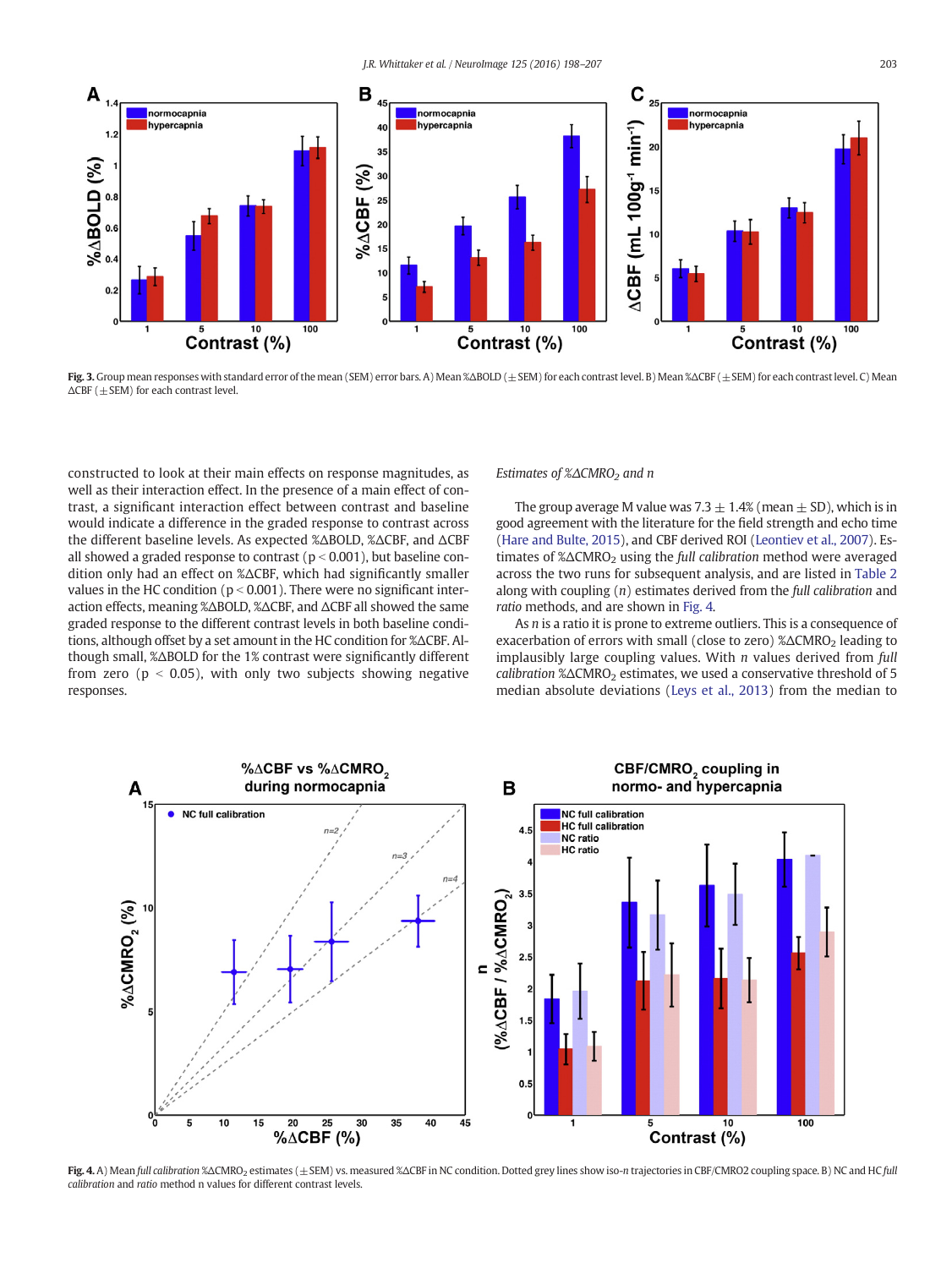iteratively remove outliers for each contrast level, which resulted in rejection of 5 out of a total of 40 data points (2 in the 1% condition, 1 in each of the others). The removal of outliers resulted in missing data points in the full calibration estimates of n. Thus, to test for significant effects of contrast and baseline on n using an ANOVA model, we used the ratio method estimates of n.

The ratio method requires an assumption for the value of  $n$  in the 100% contrast (see [Methods](#page-1-0) section). We used an assumed value of 4.1 based on the ratio of the group average %ΔCBF and full calibration estimate of % $\triangle CMRO_2$  (n = CBF/ $\triangle CMRO_2$ , 4.1 = 38.2/9.36). The ratio method estimates of  $\triangle \triangle CMRO_2$  and *n* were not significantly different from the full calibration estimates, but were less noisy. A one-way repeated measures ANOVA using the ratio estimated n values revealed a significant effect of baseline and contrast on  $n$  ( $p < 0.01$ ), but no interaction effect. Post-hoc paired t-tests reveal that  $n$  for the 1% contrast is significantly different from n for the 100% contrast for both NC  $(p < 0.01)$  and HC  $(p < 0.01)$ , but not *n* for the 5 and 10% contrasts.

# **Discussion**

# CBF/CMRO<sub>2</sub> coupling

Recent evidence suggests that the balance between evoked changes in CBF and CMRO<sub>2</sub> is highly context dependent, and so is not only of interest with regard to the origin of the BOLD response, but also as a phenomenon in itself [\(Buxton et al., 2014](#page-8-0)). Several studies have found significant within subject variability of n [\(Ances et al., 2008; Chiarelli](#page-8-0) [et al., 2007; Liang et al., 2013; Moradi et al., 2012; Moradi and Buxton,](#page-8-0) [2013; Schmithorst et al., 2015\)](#page-8-0), signifying that aspects of neurovascular coupling may be modulated by properties of the stimulus or current mental state. Using a graded visual stimulus allowed us to characterise the dynamic behaviour of n in response to increasing stimulus intensity. In this regard, we have replicated the findings of [Liang et al. \(2013\)](#page-9-0), by showing that n increases with the contrast of an 8 Hz reversing checkerboard stimulus, although unlike their study no assumptions were made about the exact amount of coupling. Using the full calibration method we found a much larger increase of n from the 1% to 100% contrast of  $\sim$  1.5 to  $\sim$  4, compared with  $\sim$  1.7 to  $\sim$  2.3 assumed by Liang et al.

The idea that there may be significant variability of  $n$  in the brain is of great interest as a potential insight into the mechanisms that drive CBF and CMRO<sub>2</sub>, and how they function in health and disease. Griffeth et al. recently hypothesized that evoked CBF responses may be more sensitive to glutamate mediated excitatory activity than  $CMRO<sub>2</sub>$  changes, which more likely reflect overall energy requirements [\(Griffeth et al.,](#page-8-0) [2015\)](#page-8-0). However, they found no difference in  $n$  between a simple visual stimulus and a more complex 'naturalistic' movie stimulus, which due to feedback from higher order cognitive process would be expected to have altered the balance of excitatory activity in primary visual cortex. Thus, the mechanisms that drive these observations of within subject variability in n are not yet apparent, but they strongly reinforce the complex qualitative nature of the BOLD response. Therefore a better understanding of the processes that drive CBF and  $CMRO<sub>2</sub>$  is required, as it could lead to further insights into the relationship between cerebral physiology and neural activity, and how that is reflected in BOLD fMRI.

Many studies have investigated %ΔBOLD and %ΔCBF dependence on  $CBF_0$ , but with relatively little discussion on how any such dependence would translate to changes in  $n$ , and whether that would reflect a baseline dependence for neurovascular coupling. A calibrated BOLD study into the effects of indomethacin on BOLD responses in motor cortex, reported reduced fractional CBF responses and unaltered fractional  $CMRO<sub>2</sub>$  responses, thus implying a reduction in *n* brought about by changes to baseline CBF [\(St Lawrence et al., 2003](#page-9-0)). However, this interpretation was challenged and it was suggested that a change in baseline  $CMRO<sub>2</sub>$  with indomethacin not considered by the authors, would suggest CBF changes approximately twice as large as  $CMRO<sub>2</sub>$  changes with and without the drug, implying preservation of neurovascular coupling for different baseline states ([Uludag and Buxton, 2004\)](#page-9-0). The primary finding of our study is that absolute ΔCBF to a graded visual stimulus was the same at two different baseline levels. Since baseline blood flow values change, the relative %ΔCBF was reduced at the higher  $CBF<sub>0</sub>$ . Thus, if we assume % $\triangle CMRO<sub>2</sub>$  remains the same between conditions,  $n$  is reduced at elevated CBF<sub>0</sub>.

As subjects were exposed to the same visual stimuli during NC and HC periods, it seems reasonable to assume that  $\Delta CMRO_2$  is the same for both conditions. Also assuming iso-metabolism during hypercapnia, a key principle of the calibrated BOLD methodology, %ΔCMRO<sub>2</sub> remains unchanged. This necessarily implies that the coupling n is lower in the HC condition. Consistent with the elevated  $CBF_0$  causing changes in %ΔCBF between conditions, we saw no effect of an interaction between baseline and contrast on %ΔCBF, and therefore no interaction effect on n. Although values of *n* are lower at HC as a result increased CBF<sub>0</sub> with preserved ΔCBF, given that the change in n with increased visual contrast is still present during HC, this tends to preclude an explanation based on a "ceiling" effect of CBF which would lead a reduced dynamic range of  $n$ during HC. Even higher levels of  $CBF_0$  may be required before changes in  $n$  become constrained by cerebrovascular reserve capacity, but our data suggest that subjects were not elevated into a flow limited regime.

#### BOLD and CBF responses

We found no change in %ΔBOLD at HC, in agreement with studies that have shown steady state BOLD responses that are independent of global flow (Corfi[eld et al., 2001; Hoge et al., 1999; Uludag et al.,](#page-8-0) [2004\)](#page-8-0), but contradicted by others that suggest an inverse relationship exists ([Bandettini and Wong, 1997; Cohen et al., 2002; Stefanovic](#page-8-0) [et al., 2006](#page-8-0)). Different groups have used different measurement techniques and methods for modulating  $CBF_0$ , so their respective conclusions may not be generalizable to all scenarios. However, there are studies that measured BOLD responses across a range of  $CBF_0$ , both reduced and increased from baseline via hyperventilation and hypercapnia respectively ([Kemna and Posse, 2001; Posse et al., 2001;](#page-8-0) [Weckesser et al., 1999](#page-8-0)). Results from these investigations indicate a nonlinear relationship whereby BOLD contrast is reduced at both extremes of high and low  $CBF_0$ . In this study, the HC challenge increased  $P_{ET}CO_2$  from a mean ( $\pm$ SD) of 37.0  $\pm$  2.46 to 43.6  $\pm$  2.64, which falls within the linear range reported by [Posse et al. \(2001\),](#page-9-0) and so the slight non-significant increase in %ΔBOLD that we observe is consistent with these findings. It has also been suggested that the discrepancy in the literature might be explained by the experimental design and whether or not a steady state of hypercapnia has been reached [\(Liu et al., 2007](#page-9-0)), with those studies like ours reporting BOLD responses that are independent of flow, likely to still be in the transient state [\(Liu et al., 2007](#page-9-0)). We allowed a 60 s transition period and manually targeted  $P_{ET}CO<sub>2</sub>$  levels with  $CO<sub>2</sub>$  pre-emphasis, which in theory should allow us to reach a steady state more quickly than the estimated 120–150 s that it takes if  $P_{ET}CO_2$  are allowed to naturally fluctuate in response to a fixed inspired hypercapnia challenge [\(Liu et al., 2007](#page-9-0)).

The few studies that have investigated functional CBF responses at different  $CBF_0$  provide an unclear picture. Some have found no relationship between global and absolute CBF changes during neural stimulation [\(Kastrup et al., 1999; Li et al., 2000\)](#page-8-0), and thus an inverse relationship with fractional changes, whereas Shimosegawa et al. found that  $\triangle$ CBF changes were proportional to CBF<sub>0</sub>, meaning that  $\triangle$  $\triangle$ CBF changes remained constant ([Shimosegawa et al., 1995](#page-9-0)). Stefanovic et al. used a range of fixed inspired hypercapnia challenges (5, 7.5, and  $10\%$  CO<sub>2</sub>), and reported an inverse relationship between focal CBF activations and global flow with linear fit slopes of  $-0.18 \pm 0.02\%/%$ and  $-0.13 \pm 0.01\%/$ % in the motor and visual cortices respectively [\(Stefanovic et al., 2006\)](#page-9-0). Many of the inconsistencies in the literature may be related to different levels of  $CO<sub>2</sub>$  used, making meaningful comparisons between studies difficult. It is particularly problematic when larger concentrations of  $CO<sub>2</sub> (> 5%)$  are used, as that is likely to introduce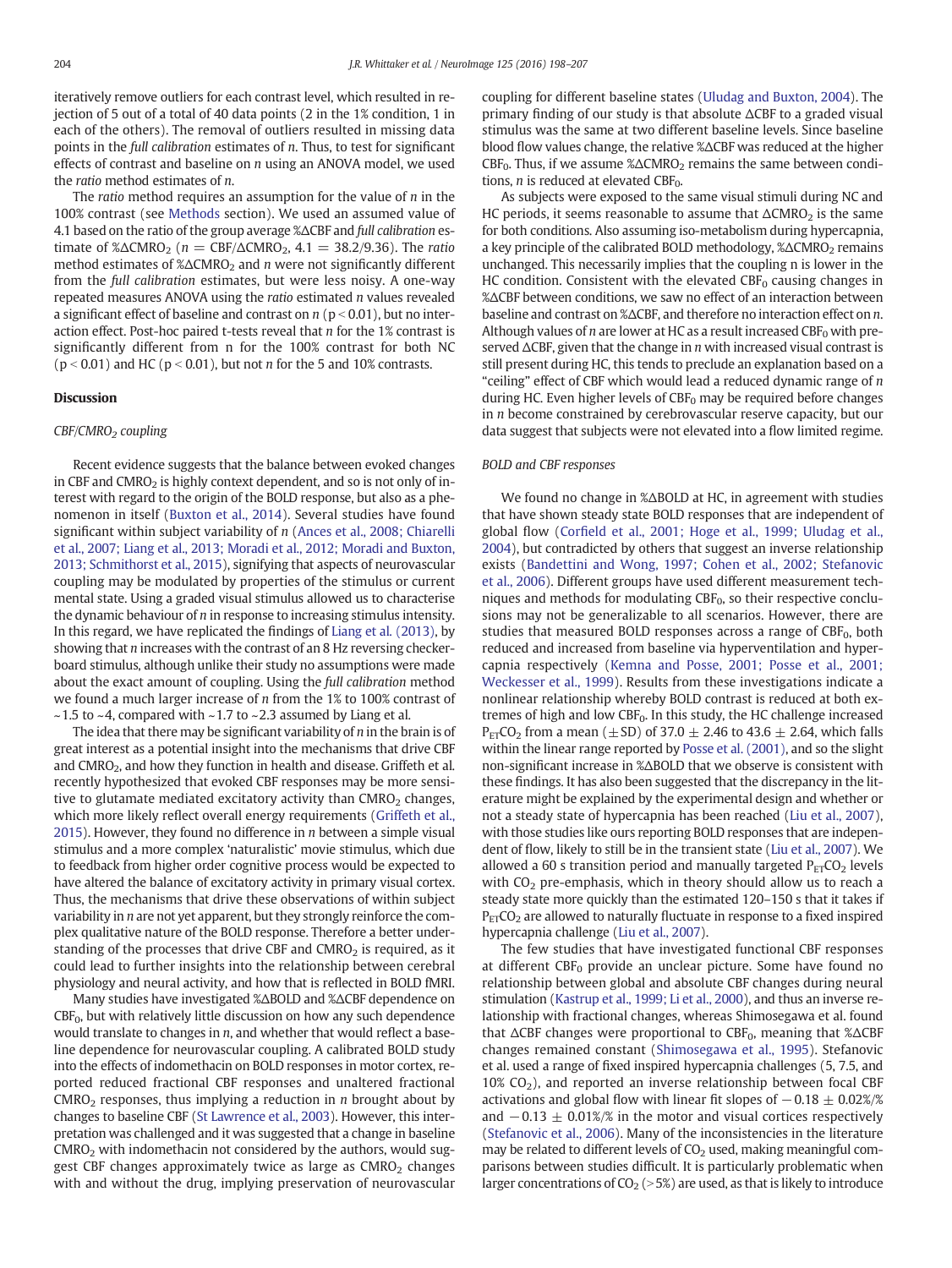additional confounds related to subject tolerance and sensitivity to hy-percapnia, and possible resting CMRO<sub>2</sub> changes ([Driver et al., 2015](#page-8-0)), all of which will contribute to estimates of focal activations of BOLD and CBF. Therefore, further study into the relationship between global flow and evoked BOLD and CBF responses, which carefully control for these potential serious confounds, is required.

#### Limitations of the study

A limitation of the study is that we were unable to obtain accurate individual subject  $\% \triangle CMRO<sub>2</sub>$  for the HC condition. We have assumed that absolute  $\Delta CMRO<sub>2</sub>$  will be the same in NC and HC as the "amount" of neural activity, and thus energy requirement, should be equal. This is supported by non-human studies showing stimulus evoked  $CMRO<sub>2</sub>$ changes correspond well with local neuronal firing rates ([Kida and](#page-8-0) [Hyder, 2006; Maandag et al., 2007; Smith et al., 2002\)](#page-8-0). Human electrophysiology studies that have specifically looked at the effect of hypercapnia are less clear, with one magnetoencephalography (MEG) study reporting motor and visual stimulus induced fractional changes in neuronal oscillations that were unaffected by hypercapnia ([Hall et al.,](#page-8-0) [2011\)](#page-8-0), and another finding that event-related fields were reduced [\(Thesen et al., 2012](#page-9-0)). However, these MEG studies do not directly measure CMRO<sub>2</sub>. Therefore, the assumption that %ΔCMRO<sub>2</sub> is the same at HC relies on there being no  $CO<sub>2</sub>$  induced change in baseline CMRO<sub>2</sub>, which is a contentious issue. MRI studies tend to show no change or small changes ( $\langle 15\% \rangle$  in CMRO<sub>2</sub> ([Chen and Pike, 2010; Jain et al., 2011; Xu](#page-8-0) [et al., 2011; Zappe et al., 2008\)](#page-8-0), and more direct measures of neural activity obtained with electroencephalography (EEG) and MEG data show broadband reductions in oscillatory amplitude ([Driver et al.,](#page-8-0) [2015; Hall et al., 2011; Xu et al., 2011](#page-8-0)).

As we have the same stimulus during NC and HC, using groupaveraged %ΔBOLD and %ΔCBF from the NC baseline, we can formulate a rough estimate of the % $\triangle CMRO_2$  due to HC (% $\triangle CMRO_{2|HC}$ ) with the Davis model as follows. The Davis model for evoked visual fractional



Fig. 5. Approximate group level  $\% \Delta CMRO_2$  in response to the hypercapnia challenge as a function of M. The group mean full calibration M corresponds with % $\triangle CMRO_2$  to  $-9.7%$ .

BOLD responses in the NC ( $\Delta S_v/S_0$ ) and HC ( $\Delta S_{v+C_0/5_0}$ ) conditions are given as:

$$
\frac{\Delta S_V}{S_0} = M \left[ 1 - \left( 1 + \frac{\Delta CBF_v}{CBF_0} \right)^{\alpha - \beta} \left( 1 + \frac{\Delta CMRO_{2|V}}{CMRO_{2|0}} \right)^{\beta} \right].
$$
\n(2)

$$
\frac{\Delta S_{V+CO_2}}{S_0} = M \left[ 1 - \left( 1 + \frac{\Delta CBF_{V+CO_2}}{CBF_0} \right)^{\alpha-\beta} \left( 1 + \frac{\Delta CMRO_{2|V}}{CMRO_{2|0}} + \frac{\Delta CMRO_{2|CO_2}}{CMRO_{2|0}} \right)^{\beta} \right]
$$
(3)

where the subscripts v and  $CO<sub>2</sub>$  denote visual and hypercapnia induced changes respectively. Rearranging the equations and providing an estimate of M, %ΔCMRO<sub>2lHC</sub> is simply the difference between CMRO<sub>2</sub> terms in the BOLD model for the NC and HC conditions. Using group average mean %ΔBOLD and %ΔCBF for all contrasts, we can approximate %ΔCMRO<sub>2lHC</sub>. Fig. 5 shows the approximated %ΔCMRO<sub>2lHC</sub> as a function of the maximum BOLD change parameter M.

For the full calibration average M value that we obtained, the data we have supports an approximate  $\sim$ 10% reduction in CMRO<sub>2</sub>, which is in good agreement with Xu et al. who directly addressed this issue, and re-ported a CMRO<sub>2</sub> reduction of ~13% during hypercapnia [\(Xu et al., 2011](#page-9-0)). If % $\triangle CMRO_2|_{HC}$  is indeed negative, given that our full calibration M estimates assume iso-metabolism, they are over estimated, in which case the approximation of 10% is an upper limit on the reduction in  $CMRO<sub>2</sub>$ associated with the HC challenge. Visual stimulus evoked %ΔCMRO<sub>2</sub> will therefore be very similar for NC and HC, and will have a limited impact on the HC reduced *n* values compared with the large  $(-40%)$  differences in %ΔCBF. Given the reduced %ΔCBF at HC, for visual stimulus n values to be the same as NC,  $\triangle \triangle CMRO_2$  would have to be significantly smaller. This would require either an increase in baseline  $CMRO<sub>2</sub>$  due to hypercapnia (with unchanged  $\Delta CMRO_2$ ), or a decrease in stimulus evoked  $\Delta CMRO_2$ , which is unlikely. Simply stated, the assumption that %ΔCMRO<sub>2</sub> does not change in response to the hypercapnia challenge, does not critically sway our interpretation of the data.

It has previously been shown that caffeine, which has a large effect on baseline CBF, can alter the spatial extent of CBF activations [\(Liau](#page-9-0) [et al., 2008\)](#page-9-0). If the spatial extent differs between NC and HC, a common ROI for both baseline states could be biased towards one particular condition. To rule out this possibility, we also looked at BOLD and CBF activations from separate ROIs that were created as above (see [Methods](#page-1-0) section), but separately for the NC and HC conditions. The number of visual stimulus activated voxels (mean  $\pm$  SD) was 207  $\pm$ 94 and 216  $\pm$  127 in the NC and HC conditions respectively, with no significant difference. Repeated measures ANOVAs were constructed to look specifically at the effect of ROI choice on responses. The separate NC and HC ROIs did yield larger %ΔBOLD, %ΔCBF, and ΔCBF activations than the common ROI ( $p < 0.01$ ) as expected due to fewer "noisy" voxels, but there were no significant interactions with contrast or baseline. This suggests that baseline effect of %ΔCBF is not driven by the differences in activated voxels in the two conditions.

The Davis model is a steady state description of the BOLD response, a process that in reality is dynamic, with the balance of different contrast sources changing during its evolution. In particular the model assumes that CBV changes are largely a passive product of CBF changes, and thus the two quantities can be linked through an invariant coupling parameter  $\alpha$ , however evidence from animal studies suggests a slowly evolving venous CBV component exists that becomes detectable after approximately 30 s of stimulation [\(Drew et al., 2011; T. Kim and Kim,](#page-8-0) [2011; Zong et al., 2012\)](#page-8-0). Although our choice of a 30 s stimulus duration should limit this potential source of error, it should be noted that our experimental design includes periods where different contrast levels are presented in succession without separation by a baseline period. Thus, we need to be wary of the effect of slow transient venous CBF changes across back-to-back 30 s stimulus presentations. It is not immediately obvious how this might impact our  $CMRO<sub>2</sub>$  estimates, particularly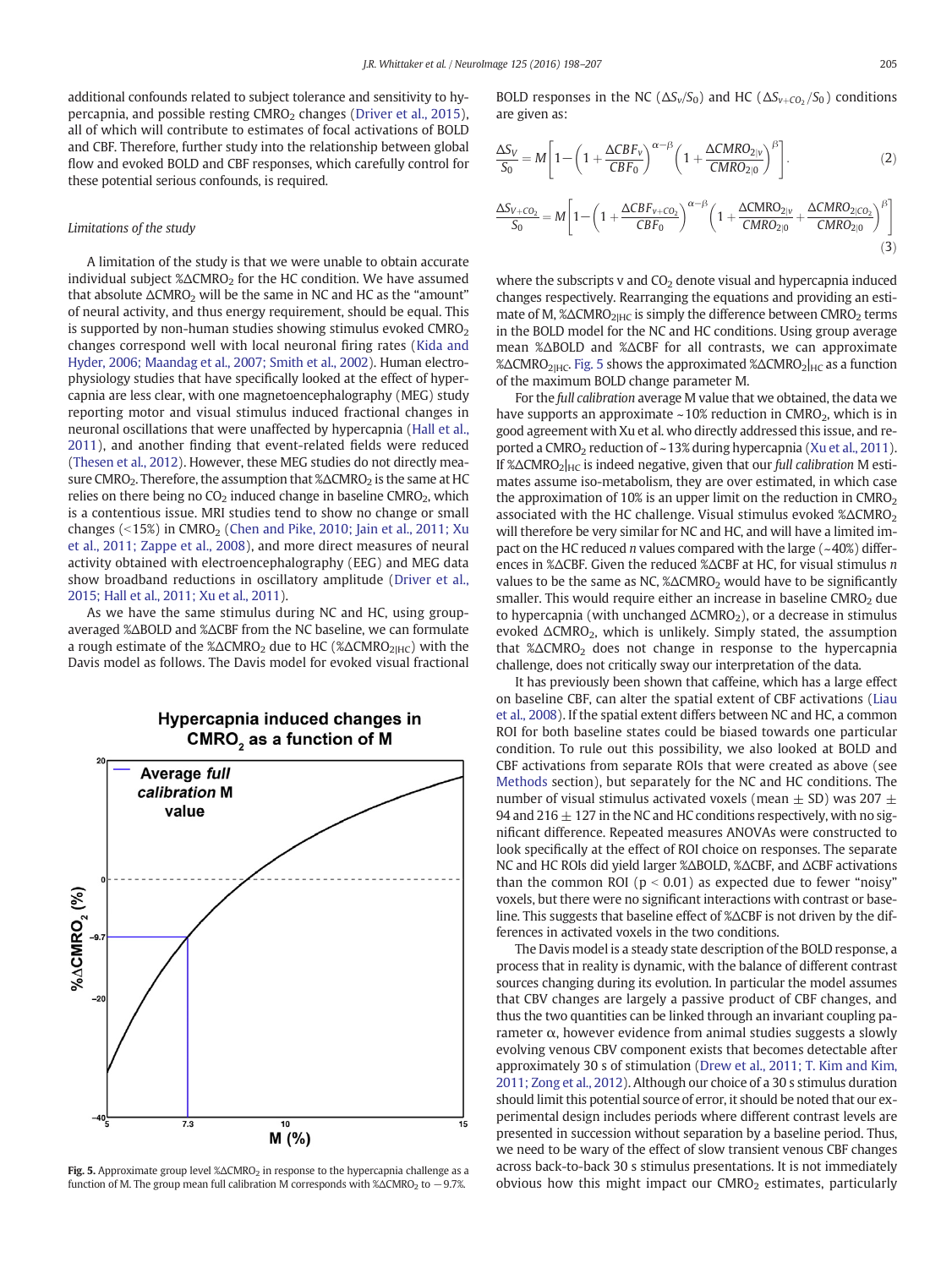<span id="page-8-0"></span>given that our choice of an optimised value of  $\alpha$  no longer carries its original physiological meaning (Griffeth and Buxton, 2011), and given that CBF "state" changes from one 30 s presentation to the next. The pseudorandom presentation order would be expected to lessen any hypothetical effect, and our finding of  $n$  changing with contrast level is a replication of Liang et al, who used 20 s visual stimuli that were always interleaved with 40 s of baseline [\(Liang et al., 2013\)](#page-9-0). This would suggest that our experimental design does not introduce a significant source of error from slow venous CBV changes. Even so, this is still an important area of investigation for future studies, especially in leading towards a more dynamic description of neurovascular coupling.

# Conclusions

Further work to characterise the dynamic range of n for a graded stimulus across multiple baseline perfusion levels is needed, as it could potentially provide a marker of cerebrovascular health. Here we show that  $\triangle CBF$  is independent of  $CBF_0$  and therefore conceivably more representative of neurovascular coupling than %ΔCBF. This finding has implications for previous studies that have measured regional variations in n (Ances et al., 2008; Chiarelli et al., 2007), given that baseline CBF has been shown to vary across different cortical areas [\(Murphy](#page-9-0) [et al., 2011](#page-9-0)). Additionally, these data are an extension of the original discovery that  $n$  is dependent on stimulus intensity [\(Liang et al., 2013\)](#page-9-0); in that they demonstrate that this effect is conserved at a different baseline level of perfusion, suggesting that it is a fundamental feature of the brain's neurovascular response to the stimuli. Newly developed calibration methods combining hypercapnia and hyperoxia allow oxygen extraction fraction (OEF) and absolute  $CMRO<sub>2</sub>$  to be estimated (Bulte et al., 2012; Gauthier and Hoge, 2013; Wise et al., 2013), and will be important in fully characterising the metabolic and vascular responses to neural activity, and separating out the effects of baseline.

These results highlight the need to better understand the role of CBF/  $CMRO<sub>2</sub> coupling in functional activations in the human brain. Absolute$ CBF changes during NC and HC more accurately predict relative BOLD response in the two different baseline states than fractional CBF changes. Thus, the BOLD response may be more sensitive to a measure of neurovascular coupling based on absolute CBF changes (e.g.  $n_{abs}$  =  $\Delta CBF/\Delta CMRO_2$ ). Such a measure, with physiologically meaningful units (mL/μmol), would provide a quantitative gauge of the brain's hyperaemic response to a given metabolic demand, which is closely matched to underlying neural activity. Further studies comparing the absolute and fractional CBF and  $CMRO<sub>2</sub>$  responses at different baselines will be important for elucidating the most informative measure of neurovascular coupling with regard to brain function and the BOLD response.

### Acknowledgments

This work was funded by the Welcome Trust [WT090199].

#### References

- Ances, B.M., Leontiev, O., Perthen, J.E., Liang, C., Lansing, A.E., Buxton, R.B., 2008. Regional differences in the coupling of cerebral blood flow and oxygen metabolism changes in response to activation: implications for BOLD-fMRI. NeuroImage 39 (4), 1510–1521. http://dx.doi.org[/10.1016/j.neuroimage.2007.11.015.](http://dx.doi.org/10.1016/j.neuroimage.2007.11.015)
- Attwell, D., Laughlin, S.B., 2001. An energy budget for signaling in the grey matter of the brain. J. Cereb. Blood Flow Metab. 21 (10), 1133–1145. http://dx.doi.org[/10.1097/](http://dx.doi.org/10.1097/00004647-200110000-00001) [00004647-200110000-00001.](http://dx.doi.org/10.1097/00004647-200110000-00001)
- Bandettini, P.A., Wong, E.C., 1997. [A hypercapnia-based normalization method for](http://refhub.elsevier.com/S1053-8119(15)00924-6/rf0015) [improved spatial localization of human brain activation with fMRI. NMR Biomed.](http://refhub.elsevier.com/S1053-8119(15)00924-6/rf0015) 10 (4–[5\), 197](http://refhub.elsevier.com/S1053-8119(15)00924-6/rf0015)–203.
- Blockley, N.P., Griffeth, V.E., Simon, A.B., Buxton, R.B., 2013. A review of calibrated blood oxygenation level-dependent (BOLD) methods for the measurement of taskinduced changes in brain oxygen metabolism. NMR Biomed. 26 (8), 987–1003. http://dx.doi.org[/10.1002/nbm.2847](http://dx.doi.org/10.1002/nbm.2847).
- Bulte, D.P., Kelly, M., Germuska, M., Xie, J., Chappell, M.A., Okell, T.W., Bright, M.G., Jezzard, P., 2012. Quantitative measurement of cerebral physiology using respiratory-calibrated MRI. NeuroImage 60 (1), 582–591. http://dx.doi.org[/10.1016/j.neuroimage.2011.12.017](http://dx.doi.org/10.1016/j.neuroimage.2011.12.017).
- Buxton, R.B., 2013. The physics of functional magnetic resonance imaging (fMRI). Rep. Prog. Phys. 76 (9), 096601. http://dx.doi.org[/10.1088/0034-4885/76/9/096601.](http://dx.doi.org/10.1088/0034-4885/76/9/096601)
- Buxton, R.B., Griffeth, V.E., Simon, A.B., Moradi, F., 2014. Variability of the coupling of blood flow and oxygen metabolism responses in the brain: a problem for interpreting BOLD studies but potentially a new window on the underlying neural activity. Front. Neurosci. 8, 139. http://dx.doi.org[/10.3389/fnins.2014.00139.](http://dx.doi.org/10.3389/fnins.2014.00139)
- Chen, J.J., Pike, G.B., 2010. Global cerebral oxidative metabolism during hypercapnia and hypocapnia in humans: implications for BOLD fMRI. J. Cereb. Blood Flow Metab. 30 (6), 1094–1099. http://dx.doi.org[/10.1038/jcbfm.2010.42.](http://dx.doi.org/10.1038/jcbfm.2010.42)
- Chiarelli, P.A., Bulte, D.P., Gallichan, D., Piechnik, S.K., Wise, R., Jezzard, P., 2007. Flowmetabolism coupling in human visual, motor, and supplementary motor areas assessed by magnetic resonance imaging. Magn. Reson. Med. 57 (3), 538–547. http://dx.doi.org[/10.1002/mrm.21171](http://dx.doi.org/10.1002/mrm.21171).
- Cohen, E.R., Ugurbil, K., Kim, S.G., 2002. Effect of basal conditions on the magnitude and dynamics of the blood oxygenation level-dependent fMRI response. J. Cereb. Blood Flow Metab. 22 (9), 1042–1053. http://dx.doi.org[/10.1097/00004647-200209000-](http://dx.doi.org/10.1097/00004647-200209000-00002) [00002](http://dx.doi.org/10.1097/00004647-200209000-00002).
- Corfield, D.R., Murphy, K., Josephs, O., Adams, L., Turner, R., 2001. Does hypercapniainduced cerebral vasodilation modulate the hemodynamic response to neural activation? NeuroImage 13 (6 Pt 1), 1207–1211. http://dx.doi.org/[10.1006/nimg.2001.](http://dx.doi.org/10.1006/nimg.2001.0760) [0760.](http://dx.doi.org/10.1006/nimg.2001.0760)
- Cox, R.W., 1996. [AFNI: software for analysis and visualization of functional magnetic](http://refhub.elsevier.com/S1053-8119(15)00924-6/rf0060) [resonance neuroimages. Comput. Biomed. Res. 29 \(3\), 162](http://refhub.elsevier.com/S1053-8119(15)00924-6/rf0060)–173.
- Davis, T.L., Kwong, K.K., Weisskoff, R.M., Rosen, B.R., 1998. [Calibrated functional MRI:](http://refhub.elsevier.com/S1053-8119(15)00924-6/rf0065) [mapping the dynamics of oxidative metabolism. Proc. Natl. Acad. Sci. U. S. A. 95 \(4\),](http://refhub.elsevier.com/S1053-8119(15)00924-6/rf0065) 1834–[1839.](http://refhub.elsevier.com/S1053-8119(15)00924-6/rf0065)
- Detre, J.A., Wang, J., Wang, Z., Rao, H., 2009. Arterial spin-labeled perfusion MRI in basic and clinical neuroscience. Curr. Opin. Neurol. 22 (4), 348–355. http://dx.doi.org[/10.](http://dx.doi.org/10.1097/WCO.0b013e32832d9505) [1097/WCO.0b013e32832d9505.](http://dx.doi.org/10.1097/WCO.0b013e32832d9505)
- Drew, P.J., Shih, A.Y., Kleinfeld, D., 2011. Fluctuating and sensory-induced vasodynamics in rodent cortex extend arteriole capacity. Proc. Natl. Acad. Sci. U. S. A. 108 (20), 8473–8478. http://dx.doi.org/[10.1073/pnas.1100428108.](http://dx.doi.org/10.1073/pnas.1100428108)
- Driver, I.D., Whittaker, J.R., Bright, M.G., Muthukumaraswamy, S.D., Murphy, K., 2015. [Linear Dependence of Neuronal Oscillations on Hypercapnia Level: Implications for CO2](http://refhub.elsevier.com/S1053-8119(15)00924-6/rf0080) Calibrated fMRI[. Paper Presented at the Proc. Intl. Soc. Mag. Reson. Med, Toronto,](http://refhub.elsevier.com/S1053-8119(15)00924-6/rf0080) **[Canada](http://refhub.elsevier.com/S1053-8119(15)00924-6/rf0080)**
- Fox, P.T., Raichle, M.E., 1986. [Focal physiological uncoupling of cerebral blood](http://refhub.elsevier.com/S1053-8119(15)00924-6/rf0085) flow and [oxidative metabolism during somatosensory stimulation in human subjects. Proc.](http://refhub.elsevier.com/S1053-8119(15)00924-6/rf0085) [Natl. Acad. Sci. U. S. A. 83 \(4\), 1140](http://refhub.elsevier.com/S1053-8119(15)00924-6/rf0085)–1144.
- Gauthier, C.J., Hoge, R.D., 2013. A generalized procedure for calibrated MRI incorporating hyperoxia and hypercapnia. Hum. Brain Mapp. 34 (5), 1053-1069. http://dx.doi.org [10.1002/hbm.21495.](http://dx.doi.org/10.1002/hbm.21495)
- Glover, G.H., Li, T.Q., Ress, D., 2000. [Image-based method for retrospective correction](http://refhub.elsevier.com/S1053-8119(15)00924-6/rf0095) [of physiological motion effects in fMRI: RETROICOR. Magn. Reson. Med. 44 \(1\),](http://refhub.elsevier.com/S1053-8119(15)00924-6/rf0095) 162–[167.](http://refhub.elsevier.com/S1053-8119(15)00924-6/rf0095)
- Griffeth, V.E., Buxton, R.B., 2011. A theoretical framework for estimating cerebral oxygen metabolism changes using the calibrated-BOLD method: modeling the effects of blood volume distribution, hematocrit, oxygen extraction fraction, and tissue signal properties on the BOLD signal. NeuroImage 58 (1), 198–212. http://dx.doi.org[/10.](http://dx.doi.org/10.1016/j.neuroimage.2011.05.077) [1016/j.neuroimage.2011.05.077](http://dx.doi.org/10.1016/j.neuroimage.2011.05.077).
- Griffeth, V.E., Simon, A.B., Buxton, R.B., 2015. The coupling of cerebral blood flow and oxygen metabolism with brain activation is similar for simple and complex stimuli in human primary visual cortex. NeuroImage 104, 156–162. http://dx.doi.org/[10.1016/](http://dx.doi.org/10.1016/j.neuroimage.2014.10.003) [j.neuroimage.2014.10.003.](http://dx.doi.org/10.1016/j.neuroimage.2014.10.003)
- Grubb Jr., R.L., Raichle, M.E., Eichling, J.O., Ter-Pogossian, M.M., 1974. [The effects of chang](http://refhub.elsevier.com/S1053-8119(15)00924-6/rf0110)[es in PaCO2 on cerebral blood volume, blood](http://refhub.elsevier.com/S1053-8119(15)00924-6/rf0110) flow, and vascular mean transit time. [Stroke 5 \(5\), 630](http://refhub.elsevier.com/S1053-8119(15)00924-6/rf0110)–639.
- Hall, E.L., Driver, I.D., Croal, P.L., Francis, S.T., Gowland, P.A., Morris, P.G., Brookes, M.J., 2011. The effect of hypercapnia on resting and stimulus induced MEG signals. NeuroImage 58 (4), 1034–1043. http://dx.doi.org[/10.1016/j.neuroimage.2011.06.073.](http://dx.doi.org/10.1016/j.neuroimage.2011.06.073)
- Hare, H.V., Bulte, D.P., 2015. Investigating the dependence of the calibration parameter M on echo time. Magn. Reson. Med. http://dx.doi.org/[10.1002/mrm.25603.](http://dx.doi.org/10.1002/mrm.25603)
- Hoge, R.D., 2012. Calibrated FMRI. NeuroImage 62 (2), 930–937. http://dx.doi.org/[10.](http://dx.doi.org/10.1016/j.neuroimage.2012.02.022) [1016/j.neuroimage.2012.02.022](http://dx.doi.org/10.1016/j.neuroimage.2012.02.022).
- Hoge, R.D., Atkinson, J., Gill, B., Crelier, G.R., Marrett, S., Pike, G.B., 1999. [Investigation of](http://refhub.elsevier.com/S1053-8119(15)00924-6/rf0130) [BOLD signal dependence on cerebral blood](http://refhub.elsevier.com/S1053-8119(15)00924-6/rf0130) flow and oxygen consumption: the [deoxyhemoglobin dilution model. Magn. Reson. Med. 42 \(5\), 849](http://refhub.elsevier.com/S1053-8119(15)00924-6/rf0130)–863.
- Jain, V., Langham, M.C., Floyd, T.F., Jain, G., Magland, J.F., Wehrli, F.W., 2011. Rapid magnetic resonance measurement of global cerebral metabolic rate of oxygen consumption in humans during rest and hypercapnia. J. Cereb. Blood Flow Metab. 31 (7), 1504–1512. http://dx.doi.org/[10.1038/jcbfm.2011.34.](http://dx.doi.org/10.1038/jcbfm.2011.34)
- Kastrup, A., Li, T.Q., Kruger, G., Glover, G.H., Moseley, M.E., 1999. [Relationship between ce](http://refhub.elsevier.com/S1053-8119(15)00924-6/rf0140)rebral blood fl[ow changes during visual stimulation and baseline](http://refhub.elsevier.com/S1053-8119(15)00924-6/rf0140) flow levels investi[gated with functional MRI. Neuroreport 10 \(8\), 1751](http://refhub.elsevier.com/S1053-8119(15)00924-6/rf0140)–1756.
- Kemna, L.J., Posse, S., 2001. Effect of respiratory CO(2) changes on the temporal dynamics of the hemodynamic response in functional MR imaging. NeuroImage 14 (3), 642–649. http://dx.doi.org/[10.1006/nimg.2001.0859](http://dx.doi.org/10.1006/nimg.2001.0859).
- Kida, I., Hyder, F., 2006. [Physiology of functional magnetic resonance imaging: energetics](http://refhub.elsevier.com/S1053-8119(15)00924-6/rf0150) [and function. Methods Mol. Med. 124, 175](http://refhub.elsevier.com/S1053-8119(15)00924-6/rf0150)–195.
- Kim, T., Kim, S.G., 2011. Temporal dynamics and spatial specificity of arterial and venous blood volume changes during visual stimulation: implication for BOLD quantification. J. Cereb. Blood Flow Metab. 31 (5), 1211–1222. http://dx.doi.org/[10.1038/](http://dx.doi.org/10.1038/jcbfm.2010.226) [jcbfm.2010.226](http://dx.doi.org/10.1038/jcbfm.2010.226).